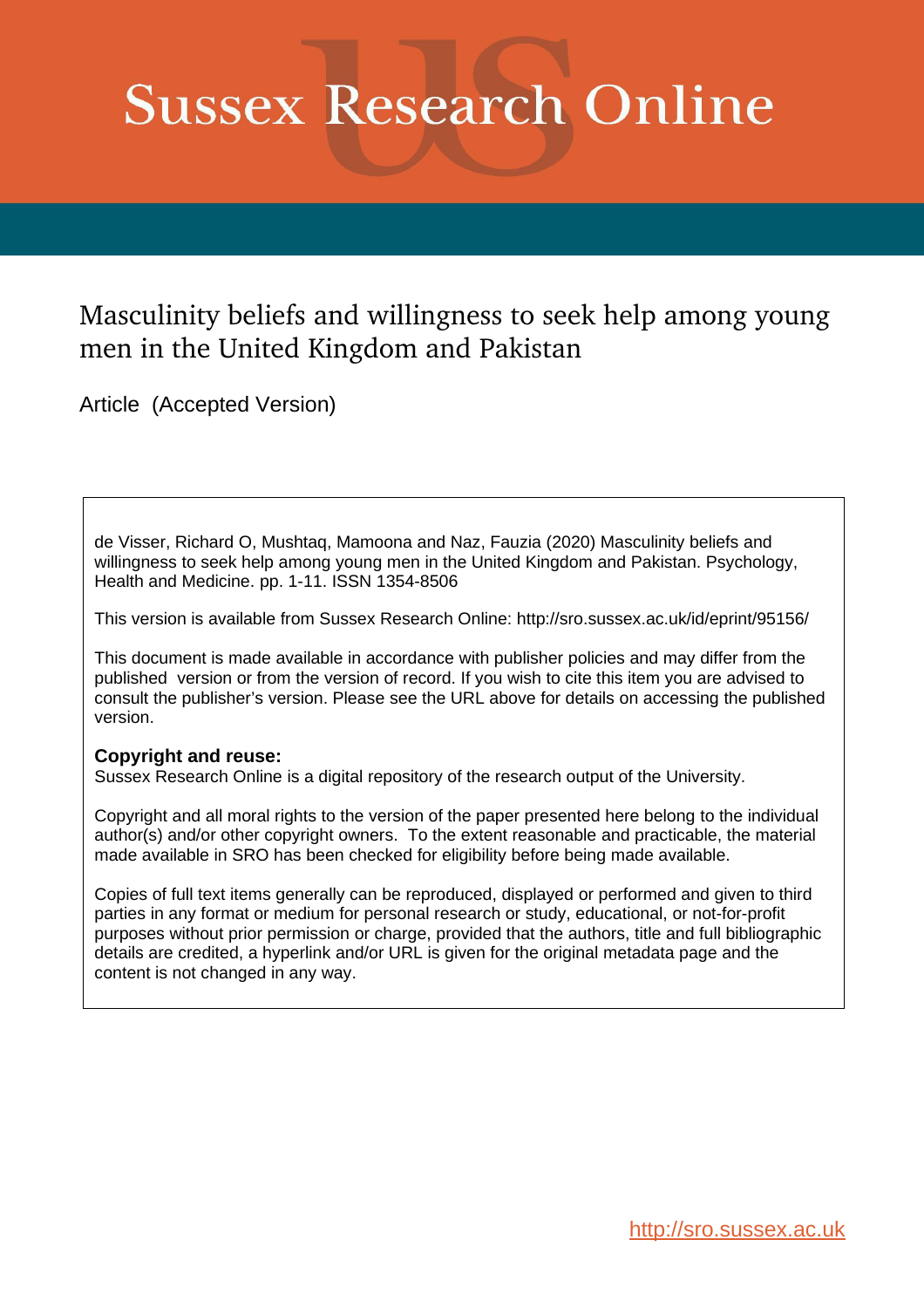de Visser, R.O., Mushtaq, M., Naz, F. (in press) Masculinity beliefs and willingness to seek help among young men in the United Kingdom and Pakistan. Psychology, Health & Medicine **note**: this is the accepted manuscript; the published version may differ

#### **Abstract**

Health-related behaviors including help-seeking are related to men's felt and perceived masculinity. This study explored whether findings from studies of links between masculinity and health-related behavior in developed "western" contexts applied in the more strongly patriarchal cultural context of Pakistan. Online questionnaires were completed by male university students aged 17-30: 307 in Pakistan and 105 in the United Kingdom. Analyses revealed that compared to British men, Pakistani respondents had less egalitarian beliefs about gender relations, gave more importance to their own masculinity, considered nontraditional behaviors to have greater negative implications for men's masculinity, and were less willing to seek help. Among Pakistani men, lower willingness to seek help for physical and mental health was predicted by having less egalitarian gender beliefs, giving greater importance to personal masculinity, and considering non-traditional behaviors to have greater negative implications for men's masculinity. Among British men, greater perceived masculinity of help seeking predicted of help seeking for physical concerns, and less importance of personal masculinity predicted help seeking for mental health. The results highlight a need for sensitivity to men's gender identity concerns when providing and encouraging use of health care, and to be aware of how cultural norms shape individuals' beliefs and behavior.

# **Introduction**

Life expectancy is shorter for men than women, and young men have a higher risk of premature death (World Health Organization [WHO], 2016). Men's shorter life expectancy is influenced by being less likely to enact healthy behaviors, undergo screening, or seek help for psychological or physical problems (Galdas, Cheater & Marshall, 2005; Hing & Albert, 2016; Seidler, Dawes, Rice, Oliffe & Dhillon, 2016; White et al., 2011; WHO, 2014a; 2014b; 2015; Yousaf, Grumfield & Hunter, 2015).

Rather than simply attributing poorer health and unhealthy behavior to biological sex, it is important to consider gender identity and gender role beliefs (Butler, 1999; Courtenay, 2000; West & Zimmerman, 1987). Connell (1995) introduced the concept of "hegemonic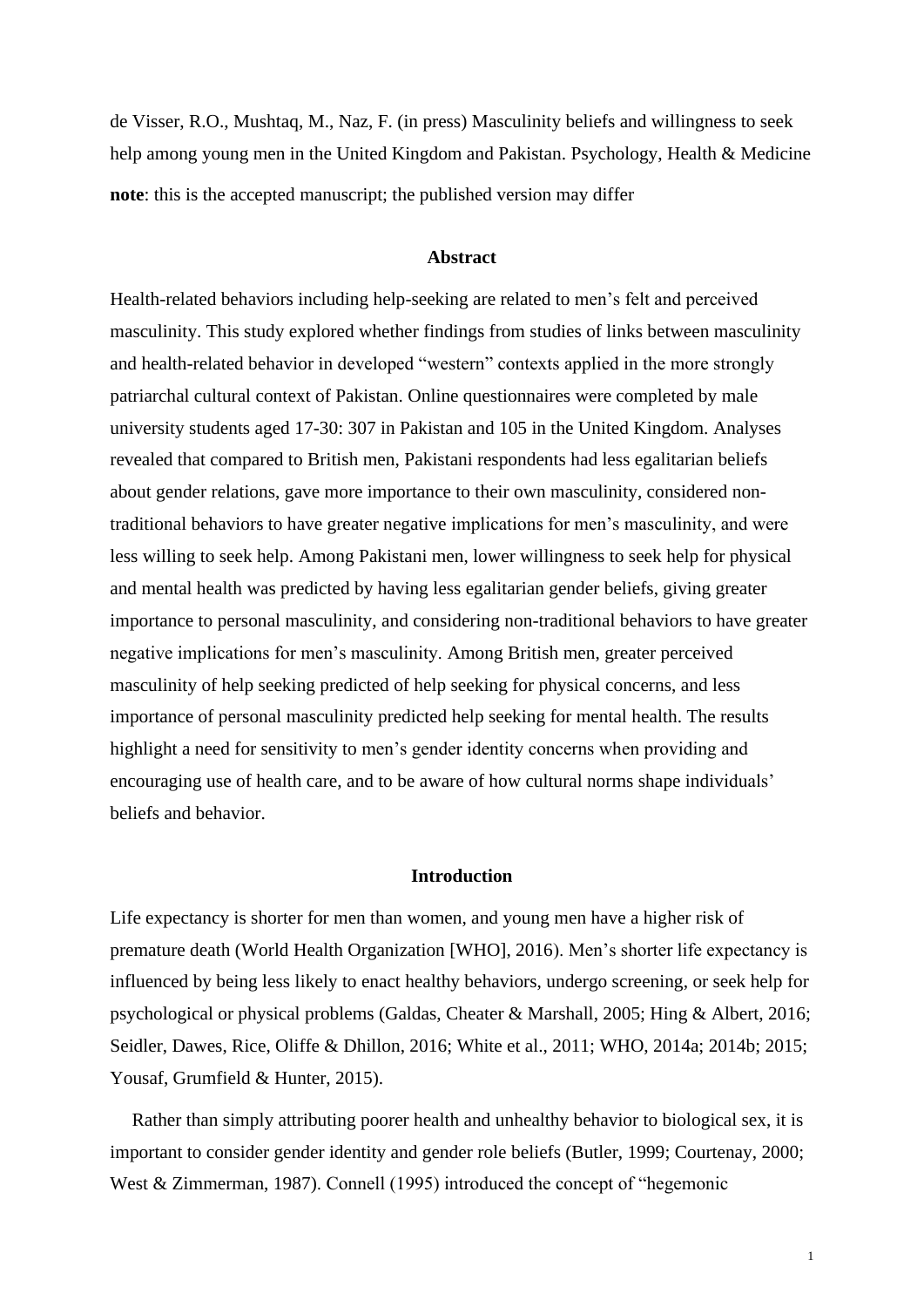masculinity" to refer to dominant definitions of "real men" and "masculine" behaviors. Hegemonic masculinity is expressed through "masculine" behaviors set up in opposition to their "feminine" or "non-masculine" alternatives. Courtenay (2000, p.1385) argued that "health-related beliefs and behaviours, like other social practices that men and women engage in, are a means for demonstrating femininities and masculinities". Health-related hegemonically masculine behaviors include physical strength, lack of concern about physical and psychological health, and not seeking help for health issues: their opposites tend to be considered "feminine" (Addis & Mahalik, 2003; Connell, 1995; Courtenay, 2000; de Visser & McDonnell, 2013; de Visser & Smith, 2007; Mahalik, Burns & Syzdek, 2007; Mahalik, Good & Englar-Carlson, 2003; Mahalik, Lagan & Morrison, 2006; Oliffe et al., 2011; Robertson, 2006; Sloan, Gough & Conner, 2010).

Men need not engage in *all* hegemonically masculine behaviors to be considered masculine, but men who enact more of these behaviors are more likely to be considered masculine (de Visser, Smith & McDonnell, 2009; de Visser & McDonnell, 2013). Hegemonically masculine behaviors provide "masculine capital" that may allow or compensate for non-masculine behaviors (de Visser & McDonnell, 2013; Ravenhill & de Visser, 2017). The health implications of masculine capital are important: men who wish to feel and be perceived as masculine may avoid "unmasculine" or "feminine" behaviors such as self-care and seeking professional help.

Studies of masculinities and health have tended to focus on men in developed western contexts. However, because gender norms are socially constructed, hegemonically masculine behaviors and the masculine capital associated with them may vary between cultures. The only published comparative study of masculinity and health found many similarities between Kenyan and US college students (Mahalik et al., 2006). In both countries, men who more strongly endorsed traditional masculine norms were more likely to believe that it was important for men to: manage personal problems on their own; be physically strong; and not admit being unwell. They were also less likely to attend physical or mental health appointments. However, there were also important differences. In Kenya - but not the USA stronger endorsement of traditional norms was related to a lower likelihood of monitoring signs of illness, or consulting a health professional about physical or psychological concerns. It is therefore important to explore beliefs about masculinity, and masculinity-health links in other cultures, such as those in Asia.

Although the UK and Pakistan are both patriarchal societies in which wealth, privilege and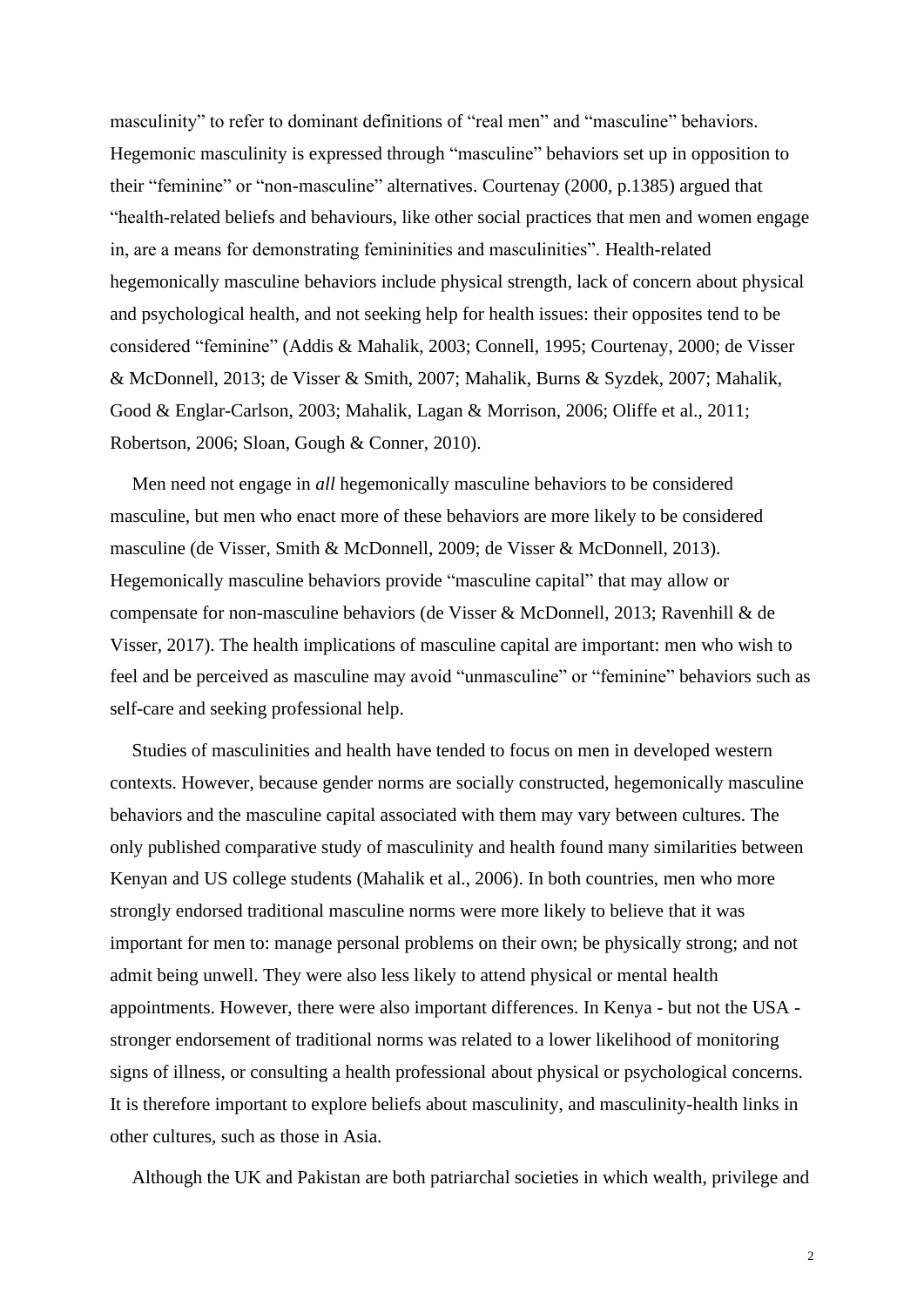power are concentrated in the hands of men, UK society is less gender stratified, and it has a longer history of movement toward gender equality. This is reflected in indicators such as secondary school enrolment (UNICEF, 2016), and women's representation in parliament (World Bank, 2017). Weaker gender stratification may be reflected in more egalitarian gender beliefs, which are not compatible with rigid patriarchy. Because Pakistan and the UK differ in their degree of gender segregation, a comparison of masculinity-health links in these two countries allows insights into culture-independent and culture-specific influences of gendered beliefs.

One could expect that in less gender-egalitarian societies, sharper distinctions would be made between "masculine" and "feminine" behaviors, and that there would be more pressure to conform to rigid gender norms. Furthermore, the more "collectivist" Pakistani culture may have stronger expectations of conformity to social norms than the more "individualistic" UK culture (Markus & Kitayama, 1991; Asghar, Torrens, Iftikhar, Welsh & Harland, 2020; Shah & Amjad, 2011). UK research has found that people with less egalitarian gender beliefs perceive larger differences between masculine and feminine behaviors, ascribe more masculine capital to hegemonically masculine behavior, and believe that feminine behaviors have a larger negative impact on men's masculinity (de Visser & McDonnell, 2013). However, there is a lack of research using the same measures in different countries.

This study was designed to explore cross-cultural similarities and differences in: beliefs about masculinity; beliefs about gender and health-related behaviors; beliefs about the masculine capital associated with different behaviors; and links between intended health behavior and beliefs about gender and among young men in Pakistan and the UK. Extant literature allowed formulation of five hypotheses:

1) Pakistani men would have less egalitarian beliefs about gender relations than UK men.

2) Pakistani men would give greater importance to their own masculinity than UK men.

3) Compared to UK men, Pakistani men would perceive a bigger difference in the masculinity of men who engage in hegemonically masculine behaviors and men who do not.

4) Pakistani men would be less willing than UK men to seek help for health concerns.

5) In both countries, men would be less willing to seek help if they: had less egalitarian gender beliefs; gave greater importance to their own masculinity; perceived a bigger difference in the masculinity of men who do and do not engage in hegemonically masculine behaviors; and perceived help-seeking as less masculine.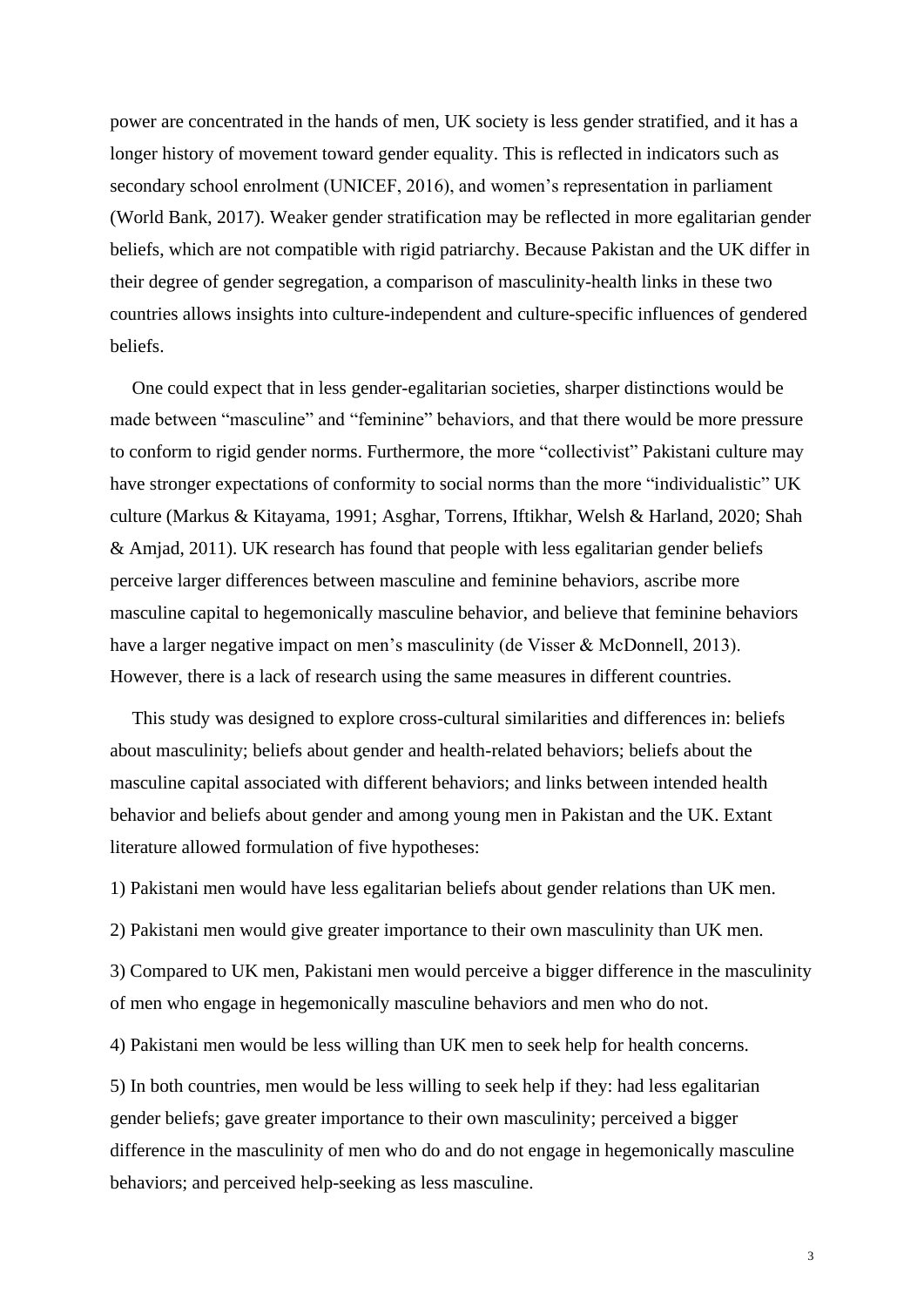#### **METHODS**

# **Participants**

University students were recruited in early 2017 in Pakistan (307 men) and the UK (105 men). Respondents' ages ranged from 17 to 30 years (mean  $= 21.5$ ). Some questionnaires were discarded because respondents did not live in the UK or Pakistan ( $n = 3$ ), or did not identify as male or female  $(n = 2)$ . The only eligibility criteria were that participants were university students aged 18-30 years. Pakistani men were older than their UK counterparts (PK mean = 22.1; UK mean = 20.5,  $F_{(1, 410)} = 27.14$ ,  $p < .01$ ), and gave greater ratings of the importance of their religion beliefs (PK mean = 8.76; UK mean = 2.64,  $F_{(1,410)} = 436.28$ , p < .01), but there were no significant differences in the proportions in paid employment ( $PK =$ 17%; UK mean = 14%,  $\chi^2(1)} = 0.40$ , p = .40).

#### **Procedure**

Ethical approval was granted by the first author's institution. Numerous university departments in the UK and Pakistan were asked to forward information about the study to their students. It was not possible to calculate a response rate as it is not known how many departments distributed the message, nor how many eligible students received it. To enter the questionnaire, students had to followed the link in the recruitment email, and indicate that they had read and understood the participant information page, and consented to the confidential processing of their data. After completing the questionnaire, participants could opt into a raffle for £100 of shopping vouchers.

# **Materials**

*Gender Egalitarianism* was assessed using the Sex-Role Egalitarianism Scale (SRES: Beere et al., 1984; Cronbach  $\alpha$  in this sample = .87; UK sub-sample  $\alpha$  = .73; Pk sub-sample  $\alpha$ = .85). Respondents used 7-point Likert scales ("strongly disagree" to "strongly agree") to respond to 10 statements such as "The husband should be the head of the family". Higher mean scores on the scale indicated less egalitarian beliefs about gender relations.

*Importance of masculinity* was measured by an item taken from previous UK research: "How important to you is it to be [masculine / feminine]" using a 0-10 scale ("not at all" to "extremely"; de Visser & McDonnell, 2013).

*Perceived masculinity of health-related behaviors* was assessed by two questions taken from previous UK research (de Visser & McDonnell, 2013). Participants used a Likert scale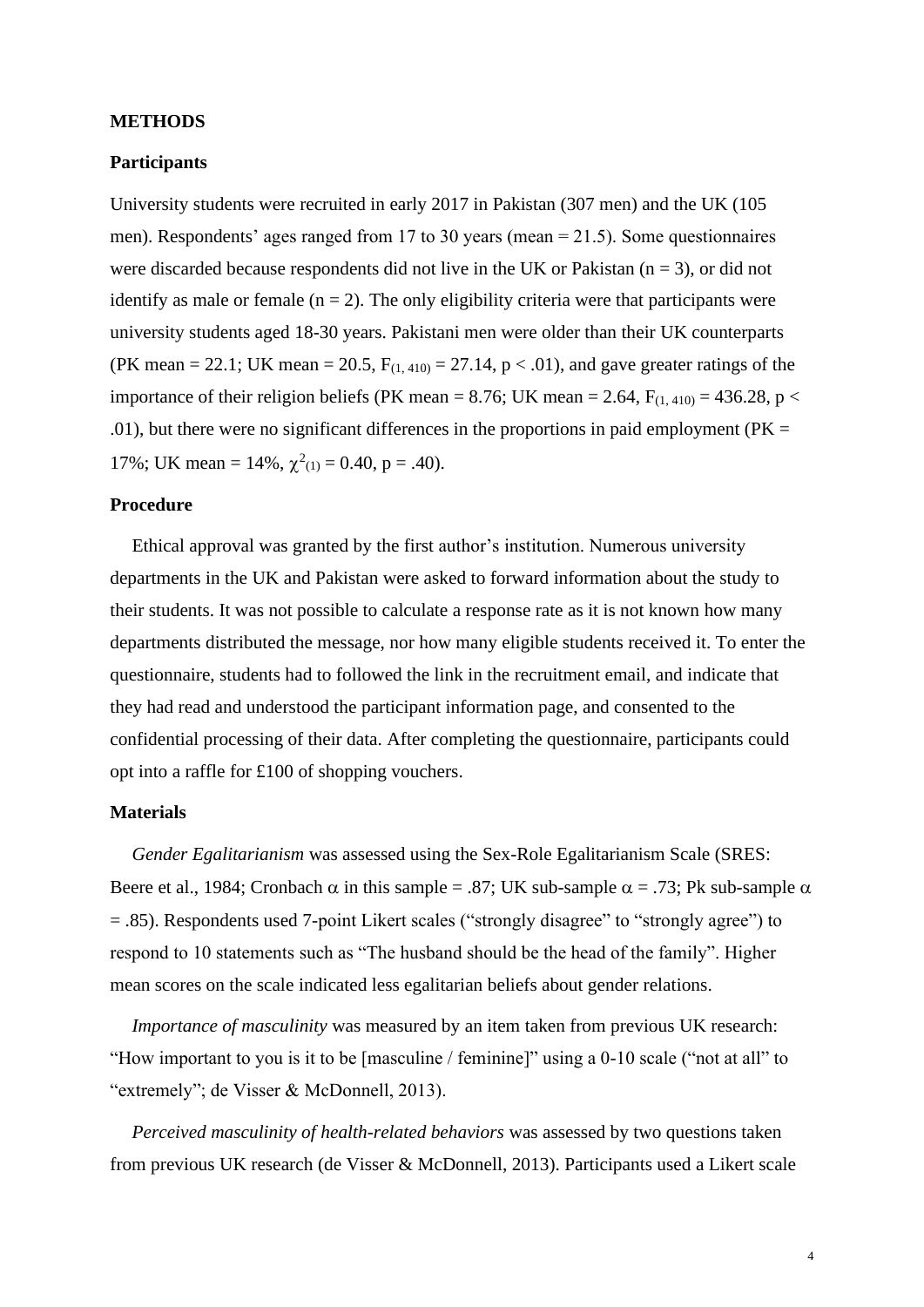( $0 =$  not at all"; "10 = extremely") to rate the masculinity of consulting health professionals for minor physical health concerns and consulting psychiatrists/psychologists for emotional/psychological problems.

Perceived masculinity of men was assessed using items adapted from UK research (de Visser & McDonnell, 2013; Ravenhill & de Visser, 2017). Respondents used Likert scales ("0  $=$  not at all masculine"; "10 = extremely masculine") to rate the masculinity of men with or without three masculine characteristics: physical strength, heterosexuality, and a high-earning job. The eight men in this 2x2x2 design were described as: "A man who is [physically strong / weak], [heterosexual / homosexual] and [high-earning / unemployed]". These behaviors were chosen because they were more applicable to the Pakistan than those specified in de Visser & McDonnell's (2013) study of British men. The *Masculine Capital Score* was computed as the difference between masculinity ratings of the man with all three hegemonically masculine characteristics (i.e., physically strong, heterosexual, high earning) and the man with none of these (i.e., physically weak, homosexual, unemployed). Ratings of the eight men were also used to create measures of the perceived *masculine capital* associated with the three characteristics (de Visser & McDonnell, 2013; Ravenhill & de Visser, 2017). The mean rating of the four weak men was subtracted from the mean rating of the four strong men to give a measure of the masculine capital associated with physical strength. Similar procedures were used to measure the masculine capital associated with heterosexuality and high-earning.

*Willingness to discuss physical health concerns* was assessed as the mean of responses to four novel items (Cronbach  $\alpha$  in this sample = .67; UK sub-sample  $\alpha$  = .67; Pk sub-sample  $\alpha$  $= .68$ ). Respondents used Likert scales (" $0 = I$  would never do this"; " $10 = I$  would definitely do this" to respond to the question "If you were worried about your physical health, how likely is it that you would talk to …?" with four stems: "parent/carer"; "brother/ sister/other family"; "friend"; "doctor or other health professional". After modifying the root to "If you were worried about your emotions or psychological well-being, how likely is it that you would talk to …?", the same items assessed *Willingness to discuss mental health concerns* (Cronbach  $\alpha$  in this sample = .71; UK sub-sample  $\alpha$  = .66; Pk sub-sample  $\alpha$  = .74).

#### **Analysis**

MANCOVA was conducted to test the first four hypotheses: the required sample size to detect small-moderate differences (d = 0.35: Cohen, 1988) with 80% power and  $\alpha$  = .05 was 102+ per group. Age was entered as a covariate because Pakistini men were older than UK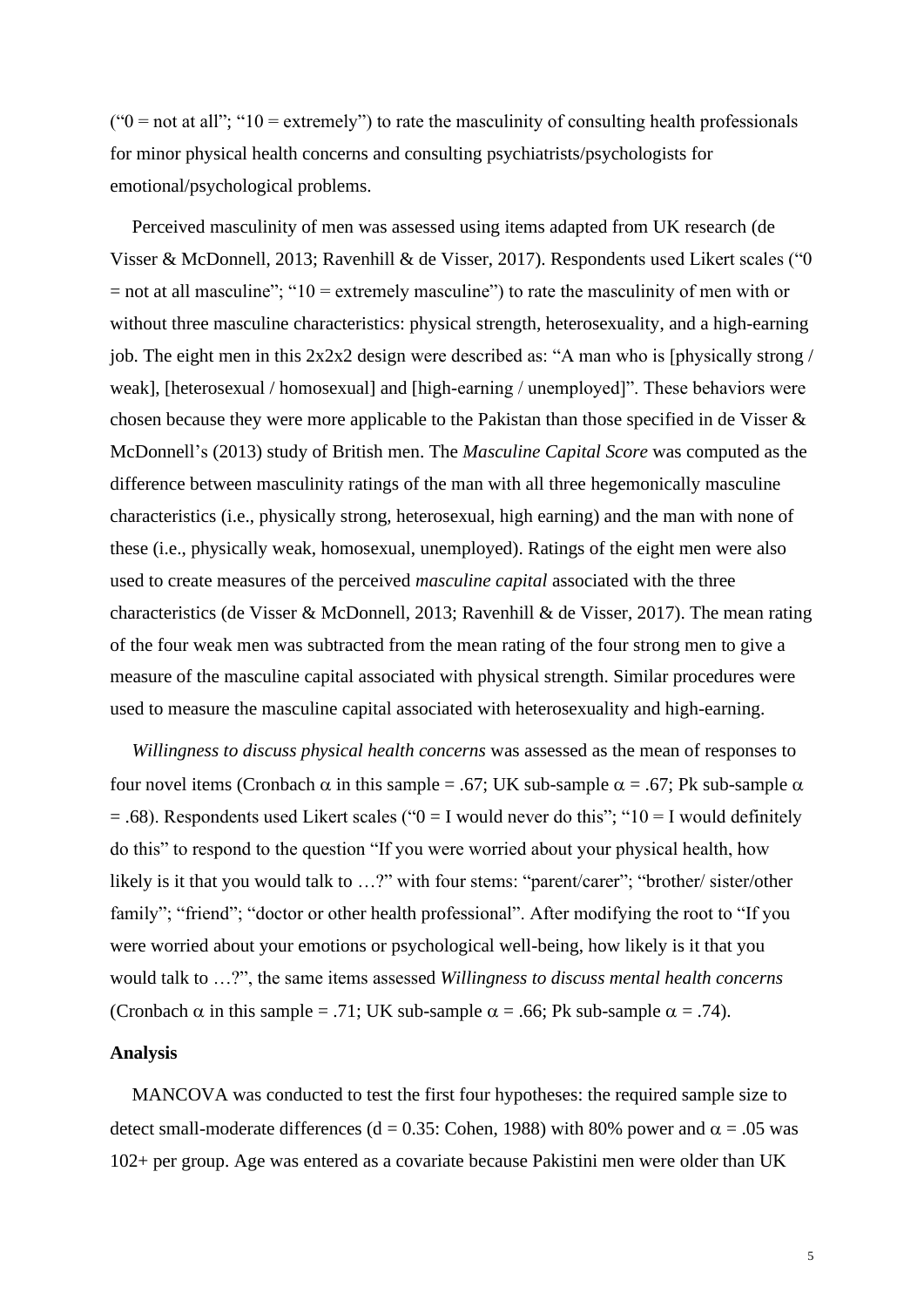men. To test the fifth hypothesis, correlates of willingness to discuss health concerns were explored: the required sample size to detect small-moderate differences  $(r = .20: \text{Cohen}, 1988)$ with 80% power and  $\alpha = 0.05$  was 64+ per group. This was followed by linear regression to determine which bivariate correlates had significant independent multivariate associations with willingness to seek help.

#### **RESULTS**

#### **Hypotheses 1-4: Between-country differences in beliefs about gender**

Table 1 displays tests of hypotheses one to four. In support of hypotheses one and two, Pakistani men had significantly less egalitarian gender beliefs, and gave significantly greater importance to their own masculinity than did British men. In partial support of hypothesis three, Pakistani men had significantly larger Masculine Capital Scores, and perceived a significantly greater difference between the masculinity of heterosexual men and homosexual men, but there were no differences in the perceived masculinity of physical strength or helpseeking. In partial support of hypothesis four, Pakistani men were significantly less willing to seek psychological help, but no less willing to seek help for physical concerns.

#### Table 1

### **Hypothesis 5: Correlates of willingness to seek help**

There was partial support for hypothesis five (Table 2). Among Pakistani men, greater willingness to seek help for physical health or mental health was significantly related to having more egalitarian gender beliefs; giving less importance to their own masculinity; and having smaller Masculine Capital Scores. It was not related to the perceived masculinity of help-seeking for physical or mental health. Among British men, greater willingness to seek help for physical health was related to greater perceived masculinity of help-seeking for physical health, but not egalitarian beliefs, importance of own masculinity, Masculine Capital Scores or perceived masculinity of help-seeking for mental health. Among British men, greater willingness to seek help for mental health was related to less importance of own masculinity, and smaller Masculine Capital Scores, but not egalitarian beliefs, or perceived masculinity of help-seeking for physical or mental health.

#### Table 2

To further test hypothesis five, multivariate regression analyses were conducted (Table 3). Among Pakistani men, there were two significant multivariate correlates of greater willingness to discuss physical health: less importance given to own masculinity, and smaller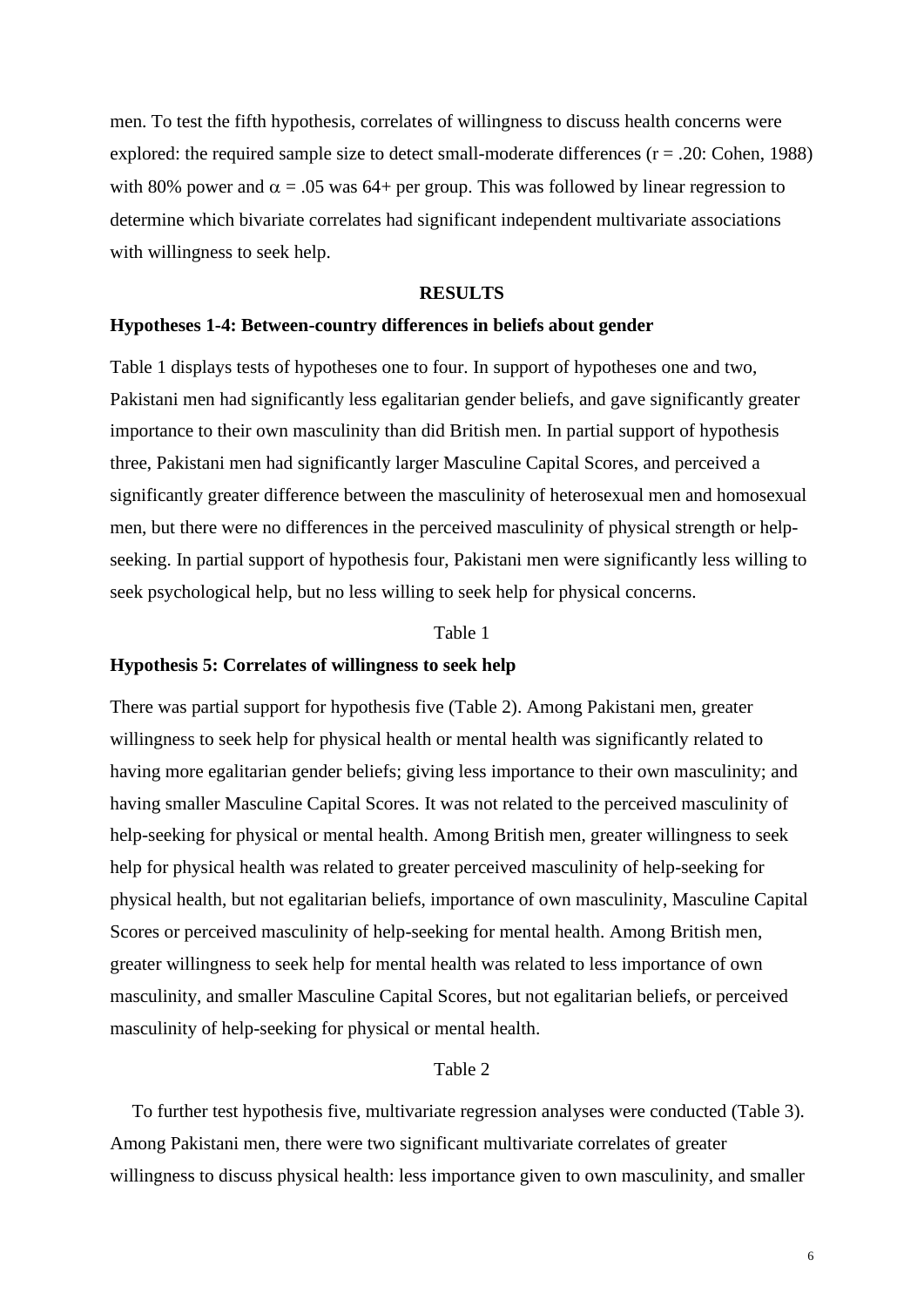Masculine Capital Scores. Three variables were significant multivariate correlates of Pakistani men's greater willingness to discuss mental health: more egalitarian gender beliefs, less importance given to own masculinity, and smaller Masculine Capital Scores.

Among UK men, only greater perceived masculinity of discussing physical health was a multivariate correlate of greater willingness to discuss physical health. Less importance given to own masculinity was the only significant multivariate correlate of willingness to discuss emotional health.

#### Table 3

#### **DISCUSSION**

There were many similarities between male university students in the UK and Pakistan, but also some important differences. There was support for the first two hypotheses and partial support for the third and fourth. Pakistani respondents had less egalitarian gender beliefs than their UK peers, and gave more importance to their own masculinity. This reflects the observation that although wealth, privilege and power are concentrated in the hands of men in both countries, Pakistan is more gender stratified (World Bank, 2017; UNICEF, 2016). Pakistani men also perceived a bigger difference in the masculinity of men who engage in hegemonically masculine behaviors and men who do not, and they were less willing to seek help for mental health concerns. Help-seeking was not perceived to be a source of masculine capital and may have detracted from men's perceived and felt masculinity (Addis & Mahalik, 2003; Galdas et al., 2005; Hing & Albert, 2016; Oliffe et al., 2011; Mahalik et al., 2003; Yousaf et al., 2015)

Supporting the fifth hypothesis partially, men with less egalitarian gender beliefs, and men who placed greater importance on their own masculinity were less willing to seek help: this was more obvious among Pakistani men. This reflects Mahalik et al.'s (2006) cross-cultural study of college students: Kenyan men's conformity to masculine norms predicted intended use of healthcare services, whereas this was not the case for men in the USA. However, it should also be noted that the relative lack of significant effects among the UK men may be due to the smaller sample size. These findings and those of past studies highlight a need to consider between- and within-culture variation in the links between masculinity beliefs and health behavior (de Visser & McDonnell, 2013; de Visser & Ravenhill, 2017; Mahalik et al., 2006). Strategies used in "western" countries to promote men's engagement with health care services - e.g., embedding health promotion within "masculine" domains such as football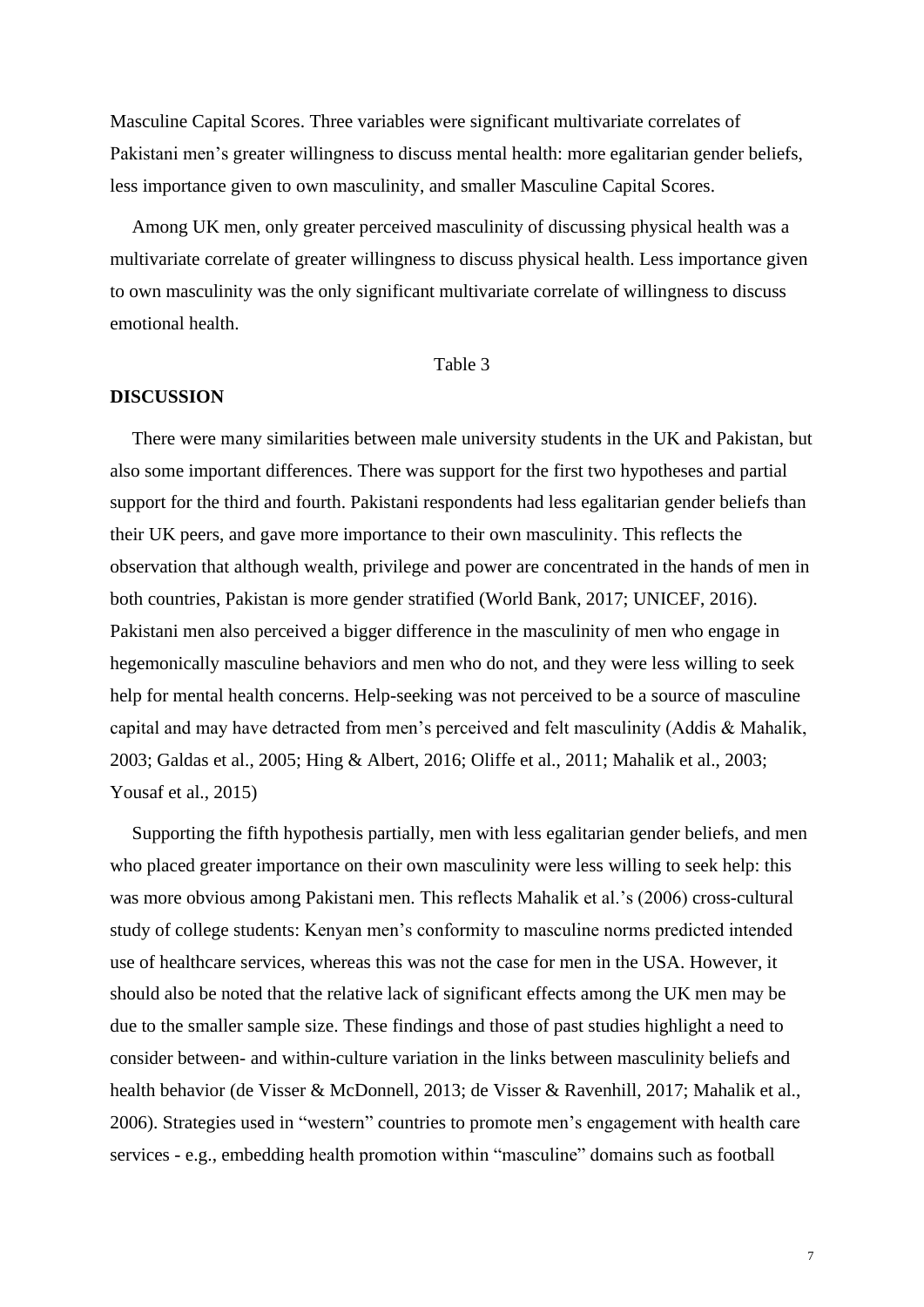clubs (e.g., Hunt et al., 2018) - may be effective in other contexts. However, there may be a need to adapt them to match culture-specific gender norms: they should make purposeful and targeted use of specific techniques - including normalising help-seeking - and should tailor language and terminology to make it clear, convincing, and culturally appropriate (Seidler, Rice, Ogrodniczuk, Oliffe, & Dhillon, 2018). There may also be a need for health professionals to address their own gendered assumptions (Seidler et al., 2018).

The results suggest that in less gender-egalitarian cultures one would find that more masculine capital would be ascribed to hegemonically masculine behavior. However, further quantitative and/or qualitative research could explore the extent to which living in a more individualistic culture (UK) or a more collectivist culture (Pakistan) affects the links between gender beliefs and health-related behaviors (Hofmann et al., 2010; Markus & Kitayama, 1991). Although "non-masculine" behaviour is often considered "feminine" (Connell, 1995; Courtenay, 2000), we were unsure whether this would apply in two different cultures. We therefore focused only on perceptions of masculinity and how they affected willingness to seek help. Future research could explore the influence of oppositional gender constructions.

One limitation of this study was the use of self-reports of willingness to discuss concerns rather than actual behavior. However, measurement of behavior requires demanding longitudinal designs, and intentions are an acceptable proxy for behavior (Sheeran et al., 2016). Furthermore, the results of this study of students may not be generalizable to other young adults or to older adults (de Visser et al., 2005). Research with larger and more representative samples is needed, because concerns about identity and gender-appropriate behavior are heightened during emerging adulthood (Arnett, 2000), and university students may have different gender beliefs than older, less educated, or less socially privileged people (Lynott & McCandless, 2000; Vespa, 2009). Future research could also compare a broader range of countries with different levels of gender egalitarianism (European Institute for Gender Equality, 2017), and examine additional components of hegemonic masculinity.

Future research could validate some of the measures used here: the measures of beliefs about gendered behavior have been used successfully in the past (de Visser & McDonnell, 2013; Ravenhill & de Visser, 2017), but not the measures of intended health behavior, and nor had the measures been used in Pakistan. Furthermore, the psychometric validity of some constructs operationalised through a small number of items is unknown. Future research could compare them to translated and culturally-validated measures such as the Conformity to Masculine Norms Inventory (Mahalik et al., 2003).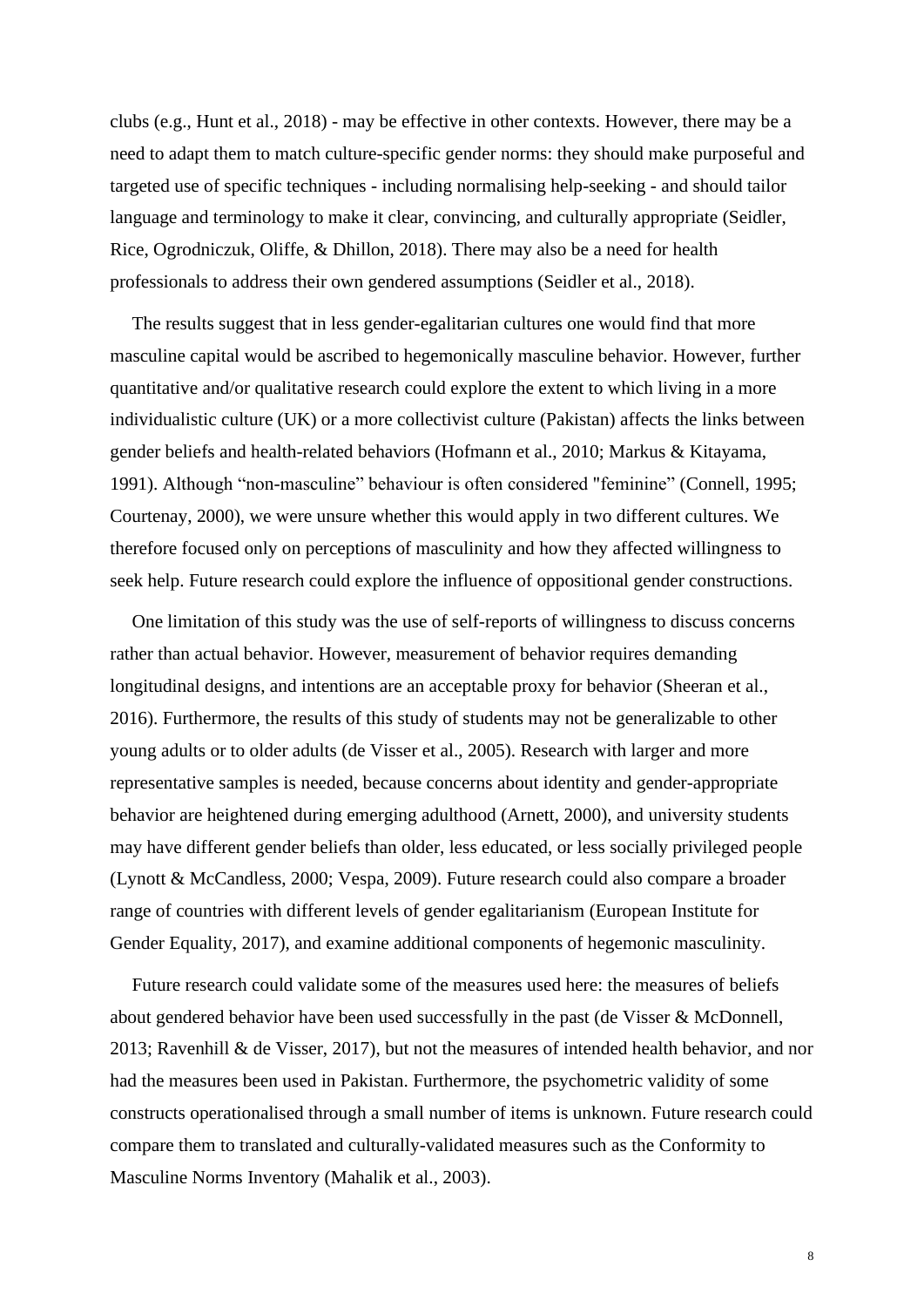In conclusion, there is a need to consider men's gender identity concerns when providing, and encouraging engagement with, health care (Addis & Mahalik, 2003; Mahalik et al., 2006; Seidler et al., 2018). This may be particularly pertinent in cultures characterized by stricter gender roles. More broadly, there is a need to challenge restrictive gender beliefs that may dissuade men from using health services (Leaper & Friedman, 2007; Mahalik et al., 2006; Mahalik & Morrison, 2006).

#### **REFERENCES**

- Addis, M. E., & Mahalik, J. R. (2003). Men, masculinity, and the contexts of help seeking. *American Psychologist*, *58*, 5-14. doi: 10.1037/0003-066X.58.1.5
- Arnett, J. J. (2000). Emerging adulthood: A theory of development from the late teens through the twenties. *American Psychologist, 55,* 469-480. doi:10.1037/0003-066X.55.5.469
- Asghar, S., Torrens, G.E., Iftikhar, H., Welsh, R. & Harland, R. (2020). The influence of social context on the perception of assistive technology: using a semantic differential scale to compare young adults' views from the United Kingdom and Pakistan. *Disability & Rehabilitation: Assistive Technology*, *15*, 563-576, doi: 10.1080/17483107.2019.1646819
- Beere, C. A., King, D. W., Beere, D. B., & King, L. A. (1984). The sex-role egalitarianism scale. *Sex Roles, 10,* 563–576. doi: 10.1007/BF00287265
- Bourdieu, P. (1977). *Outline of a Theory of Practice*. Cambridge, UK: Cambridge University Press.
- Bourdieu, P. (1984). *Distinction*. London, UK: Routledge.
- Bourdieu, P. (1986). "The forms of capital". In J. Richardson (Ed. ) *Handbook of Theory and Research for the Sociology of Education* (pp.241–258). London, UK: Greenwood.
- Butler, J. (1999). *Gender Trouble*. London, UK: Routledge.
- Connell, R. W. (1995). *Masculinities (2nd Edition)*. Cambridge, UK: Polity.
- Courtenay, W. (2000). Constructions of masculinity and their influence on men's well-being: a theory of gender and health. *Social Science & Medicine*, *50*, 1385-1401. doi: 10.1016/S0277-9536(99)00390-1
- de Visser, R. O., & Smith, J. A. (2007). Alcohol consumption and masculine identity among young men. *Psychology & Health, 22,* 595–614. doi*:* 10.1080/14768320600941772
- de Visser, R. O., Smith, A. M. A., & Richters, J. (2005). Can we generalise to the broader population from studies of sexual behavior among university students? *Australian & New Zealand Journal of Public Health, 29,* 436–441. doi:10.1111/j.1467-842X.2005.tb00223.x
- de Visser, R. O., & McDonnell, E. J. (2013) Man points: Masculine capital and men's health behavior. *Health Psychology*, *32*, 5-14. doi: 10.1037/a0029045
- de Visser, R. O., Smith, J. A., & McDonnell, E. J. (2009). "That's not masculine": masculine capital and health-related behavior. *Journal of Health Psychology*, *14*, 1047-1058. doi:10.1080/14768320600941772
- European Institute for Gender Equality (2017). *Gender Equality Index 2017: Measuring gender equality in the European Union 2005-2015*. Vilnius, Lithuania: EIGE.
- Galdas, P. M., Cheater, F. & Marshall, P. (2005). Men and help-seeking behavior: literature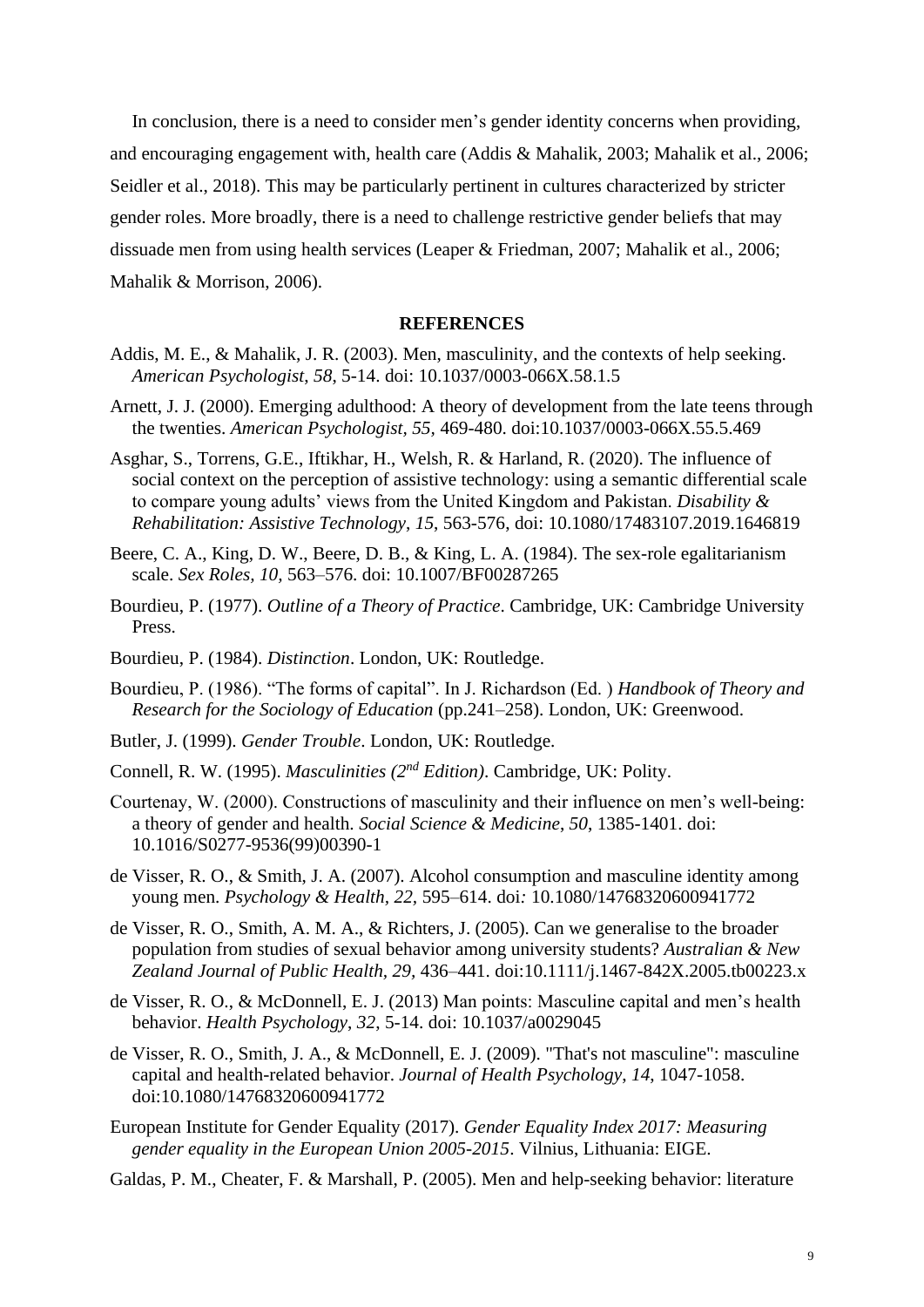review. *Journal of Advanced Nursing*, *49*,616-623. doi: 10.1111/j.1365-2648.2004. 03331.x

- Hing, E., & Albert, M. (2016). *State Variation in Preventive Care Visits, by Patient Characteristics, 2012. NCHS data brief, no 234*. Hyattsville, MD: National Center for Health Statistics.
- Hofmann, S. G., Anu Asnaani, M. A., & Hinton, D. E. (2010). Cultural aspects in social anxiety and social anxiety disorder. *Depression & Anxiety*, *27*, 1117-1127. doi: 10.1002/da.20759.
- Hunt, K., Wyke, S., Gray, C. M., Anderson, A. S., Brady, A., Bunn, C., ... Treweek, S. (2014). A gender-sensitised weight loss and healthy living programme for overweight and obese men delivered by Scottish Premier League football clubs (FFIT): a pragmatic randomised controlled trial. *Lancet*, *383*, 1211-1221. doi: 10.1016/S0140-6736(13)62420-4
- Leaper, C. & Friedman, C. K. (2007). The Socialization of Gender. In: J. E. Grusec & P. D. Hastings (Eds) *Handbook of Socialization: Theory and Research* (pp.561-587). New York, NY: Guilford.
- Lynott, P. P. & N. McCandless, J. (2000). The impact of age vs. life experience on the gender role attitudes of women in different cohorts, *Journal of Women & Aging*, *12*, 5-21. doi: 10.1300/J074v12n01\_02
- Mahalik, J. R., Burns, S. M. & Syzdek, M. (2007). Masculinity and perceived normative health behaviors as predictors of men's health behaviors. *Social Science & Medicine*, *64*, 2201-2209. doi: 10.1016/j.socscimed.2007.02.035
- Mahalik, J. R., Good, G. E., & Englar-Carlson, M. (2003). Masculinity scripts, presenting concerns, and help-seeking: Implications for practice and training. *Professional Psychology*, *34*, 123–131. doi: 10.1037/0735-7028.34.2.123
- Mahalik, J. R., Lagan, H. D., & Morrison, J. A. (2006). Health behaviors and masculinity in Kenyan and US male college students. *Psychology of Men & Masculinity*, *7*, 191–202. doi: 10.1037/1524-9220.7.4.191
- Mahalik, J. R., Locke, B. D., Ludlow, L. H, Diemer, M. A., Scott, R. P., Gottfried, M., & Freitas, G. (2003). Development of the Conformity to Masculine Norms Inventory. *Psychology of Men & Masculinity*, *4*, 3–25. doi: 10.1037/1524-9220.4.1.3
- Mahalik, J. R., & Morrison, J. A. (2006). A cognitive therapy approach to increasing father involvement by changing restrictive gender norms. *Cognitive & Behavioral Practice*, *13*, 62-70. doi: 10.1016/j.cbpra.2005.02.001
- Markus, H. R., & Kitayama, S. (1991). Culture and the self: Implications for cognition, emotion, and motivation. *Psychological Review*, *98*, 224-253. doi: 10.1037/0033- 295X.98.2.224
- Oliffe, J. L., Kelly, M. T., Bottorff, J. L., Johnson, J. L., & Wong, S. T. (2011). "He's more typically female because he's not afraid to cry": connecting heterosexual gender relations and men's depression. *Social Science & Medicine*, *73*, 775-782. doi: 10.1016/j.socscimed.2011.06.034
- Ravenhill, J. P., & . de Visser, R. O. (2017). Perceptions of gay men's masculinity are associated with their sexual self-label, voice quality and physique. *Psychology & Sexuality*, *8*, 208-222. doi: 10.1080/19419899.2017.1343746
- Robertson, S. (2006). "Not living life in too much of an excess": lay men understanding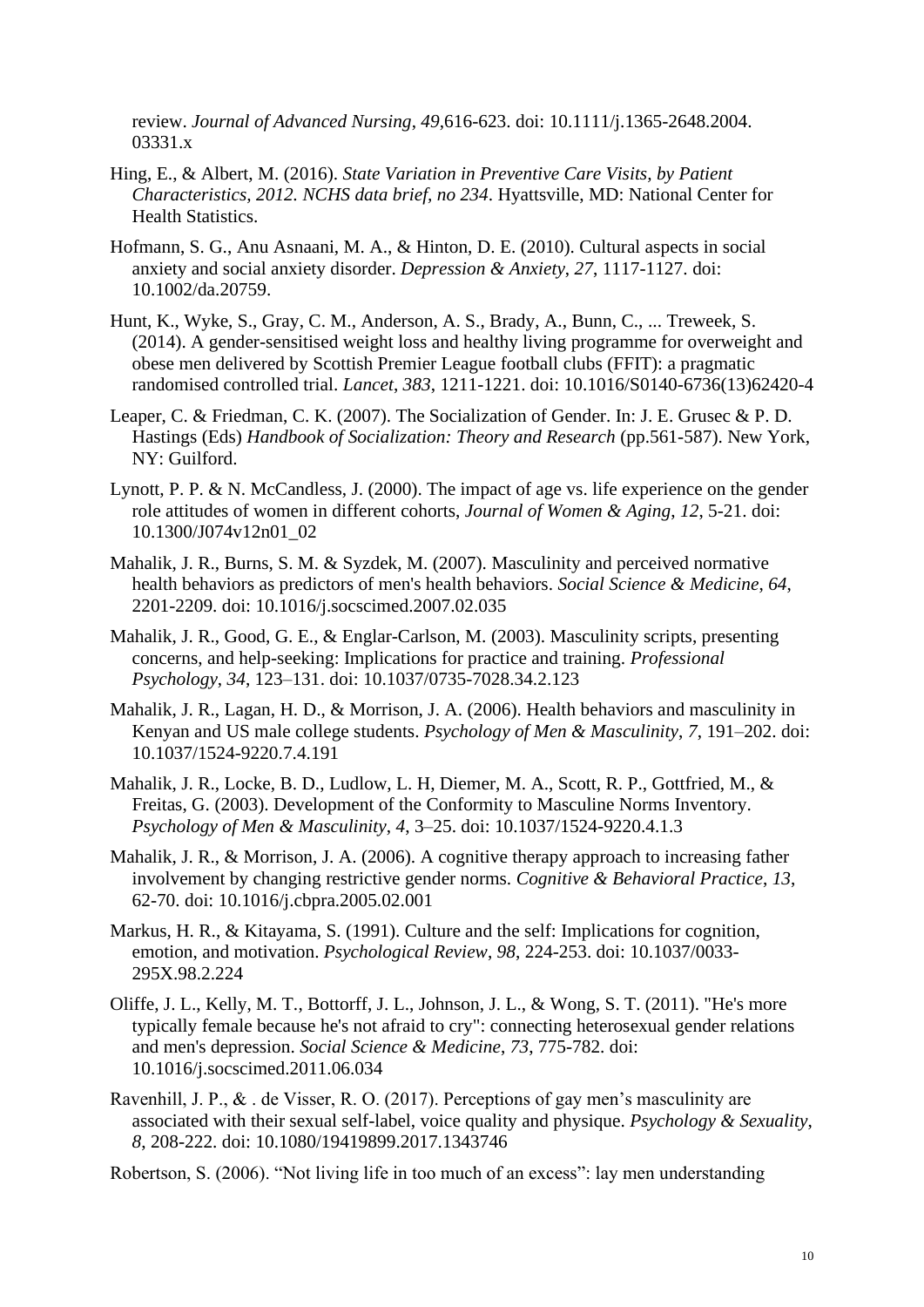health and well being. *Health, 10,* 175-189. doi: 10.1177/1363459306061787

- Seidler, Z. E., Dawes, A. J., Rice, S. M, Oliffe, J.L., & Dhillon, H. M. (2016). The role of masculinity in men's help-seeking for depression: a systematic review. *Clinical Psychology Review*, *49*, 106-118. doi: 10.1016/j.cpr.2016.09.002.
- Seidler, Z. E., Rice, S. M., Ogrodniczuk, J. S., Oliffe, J. L., & Dhillon, H.M. (2018). Engaging men in psychological treatment: a scoping review. *American Journal of Men's Health*, *12*, 1882-1900. doi: 10.1177/1557988318792157
- Shah, M., & Amjad, S. (2011). Cultural diversity in Pakistan: National vs provincial. *Mediterranean Journal of Social Sciences*, *2*, 331-344.
- Sheeran, P., Maki, A., Montanaro, E., Avishai-Yitshak, A., Bryan, A., Klein, W. M., Miles, E., & Rothman, A. J. (2016). The impact of changing attitudes, norms, and self-efficacy on health-related intentions and behavior: A meta-analysis. *Health Psychology*, *35*, 1178-88. doi: 10.1037/hea0000387
- Sloan, C., Gough, B., & Conner, M. T. (2010). Healthy masculinities? How ostensibly healthy men talk about lifestyle, health and gender. *Psychology & Health, 25,* 783–803. doi:10.1080/08870440902883204
- Smith, J. A., & Robertson, S. (2008). Men's health promotion: A new frontier in Australia and the UK. *Health Promotion International, 23,* 283–289. doi: 10.1093/heapro/dan019
- UNICEF (2016) *The State of the World's Children 2016 Statistical Tables*. Downloaded 01 Sep 2017 from http://data. unicef. org/resources/resource-topic/education/
- Vespa, J. (2009). Gender ideology construction: a life course and intersectional approach. *Gender & Society*, *23*, 363-387. doi: 10.1177/0891243209337507
- West, C. & Zimmerman, D. (1987). Doing gender. *Gender & Society*, *1*, 125-151.
- White, A., de Sousa, B. C, de Visser, R. O., Hogston, R., Madsen, S. A., Makara, P. ... Zatonski, W. (2011). *The State of Men's Health in Europe*. Brussels, Belgium: European Commission.
- Williams, S. (1995). Theorising class, health and lifestyles: Can Bourdieu help us? *Sociology of Health & Illness, 17,* 577–604. doi: 10.1111/1467-9566.ep10932093
- World Bank (2017). *Proportion of Seats held by Women in National Parliaments*. website visited on 1 September 2017: https://data.worldbank.org/indicator/SG.GEN.PARL.ZS
- World Health Organization (2014a). *Global Status Report on Alcohol and Health*. Geneva, Switzerland: WHO.
- World Health Organization (2014b). *Global Status Report on Noncommunicable Diseases 2014*. Geneva, Switzerland: WHO.
- World Health Organization (2015) *WHO Global Report on Trends in Prevalence of Tobacco Smoking*. Geneva, Switzerland: WHO.
- World Health Organization (2016). *Life expectancy. Data by country*. Downloaded 05 Oct 2017 from: http://apps.who.int/gho/data/node.main.688
- Yousaf, O., Grunfeld, E. A., & Hunter, M. S. (2015). A systematic review of the factors associated with delays in medical and psychological help-seeking among men. *Health Psychology Review*, *9*, 264-76. doi: 10.1080/17437199.2013.840954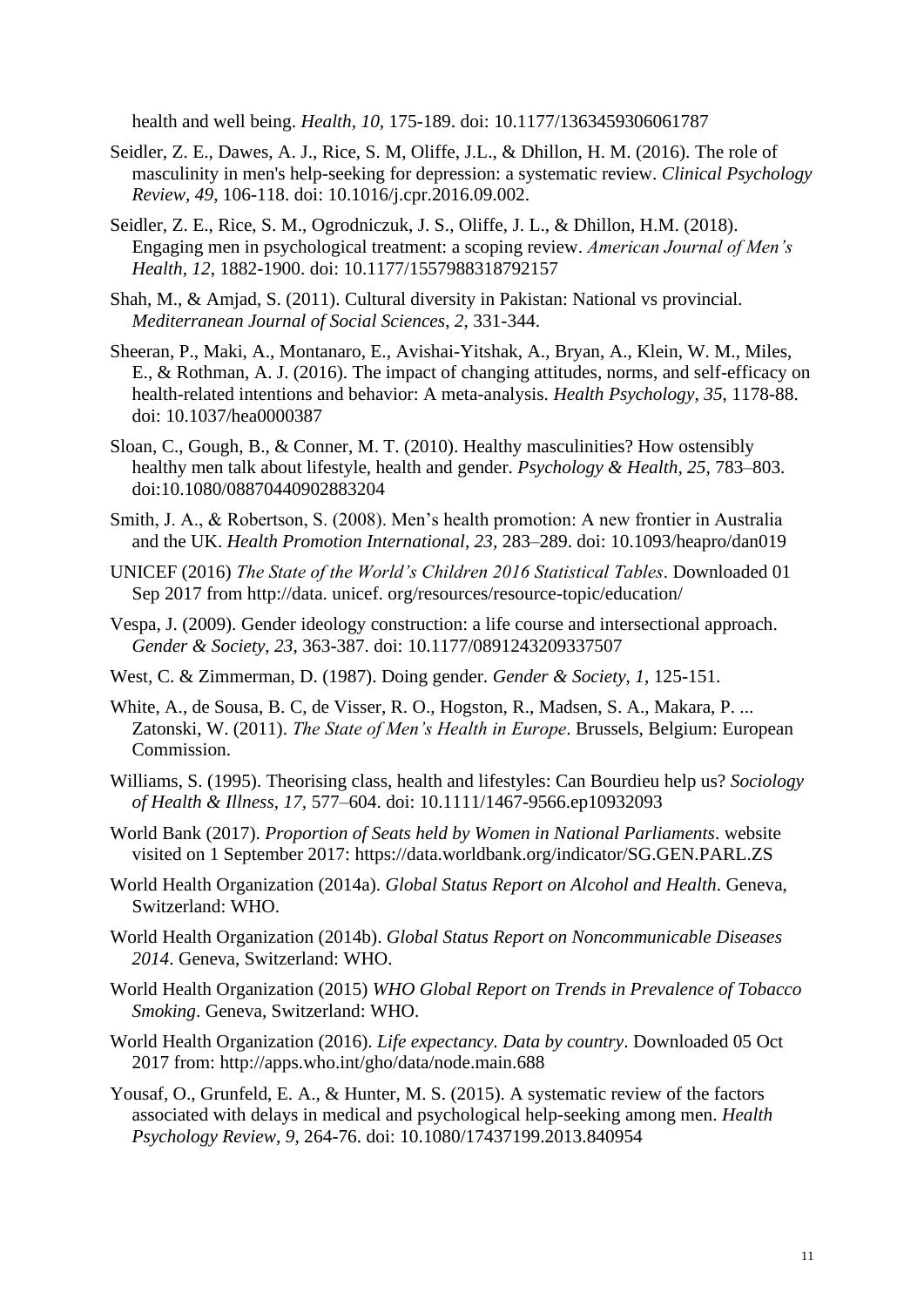**Table 1:** Between-country differences in key variables among men in Pakistan and the UK (mean (sd))

| <b>Variables</b>                            | PK men<br>$(n = 307)$ | UK men<br>(105) | <b>Difference</b>                  | <b>Effect size</b>      |
|---------------------------------------------|-----------------------|-----------------|------------------------------------|-------------------------|
| Sex Role Egalitarianism Scale               | 4.49 (1.00)           | 2.39(1.01)      | $F_{(1, 409)} = 338.01$ , p < .001 | partial $\eta^2$ = 0.45 |
| Importance of masculinity                   | 8.30(2.38)            | 5.30(2.59)      | $F_{(1, 409)} = 109.12$ , p < .001 | partial $\eta^2$ = 0.21 |
| <b>Masculine Capital score</b>              | 4.77 (4.69)           | 3.50(3.08)      | $F_{(1, 409)} = 7.04$ , p = .008   | partial $\eta^2$ = 0.02 |
| Strong - weak                               | 0.97(1.73)            | 1.28(1.61)      | $F_{(1, 409)} = 0.65$ , p = .420   | partial $\eta^2$ = 0.01 |
| Heterosexual - homosexual                   | 2.00(2.91)            | 0.91(1.70)      | $F_{(1, 409)} = 9.35$ , p = .002   | partial $\eta^2$ = 0.02 |
| High earning - unemployed                   | 1.64(2.09)            | 1.29(1.41)      | $F_{(1, 409)} = 3.02$ , p = .083   | partial $\eta^2$ = 0.01 |
| Masculinity of seeking help - physical      | 3.50(3.05)            | 3.88(2.36)      | $F_{(1, 409)} = 1.53$ , p = .217   | partial $\eta^2$ < 0.01 |
| Masculinity of seeking help - psychological | 3.10(3.21)            | 3.43(2.38)      | $F_{(1, 409)} = 0.89$ , p = .347   | partial $\eta^2$ < 0.01 |
| Willingness to discuss physical health      | 3.45(2.16)            | 3.23(1.97)      | $F_{(1, 409)} = 0.69$ , p = .408   | partial $\eta^2$ < 0.01 |
| Willingness to discuss mental health        | 3.81(2.27)            | 4.43(2.36)      | $F_{(1, 409)} = 4.22$ , p = .041   | partial $\eta^2$ = 0.01 |
|                                             |                       |                 |                                    |                         |

 $F_{(10, 400)} = 41.65$ , p < .001; partial  $\eta^2 = 0.51$ 

age includes as a covariate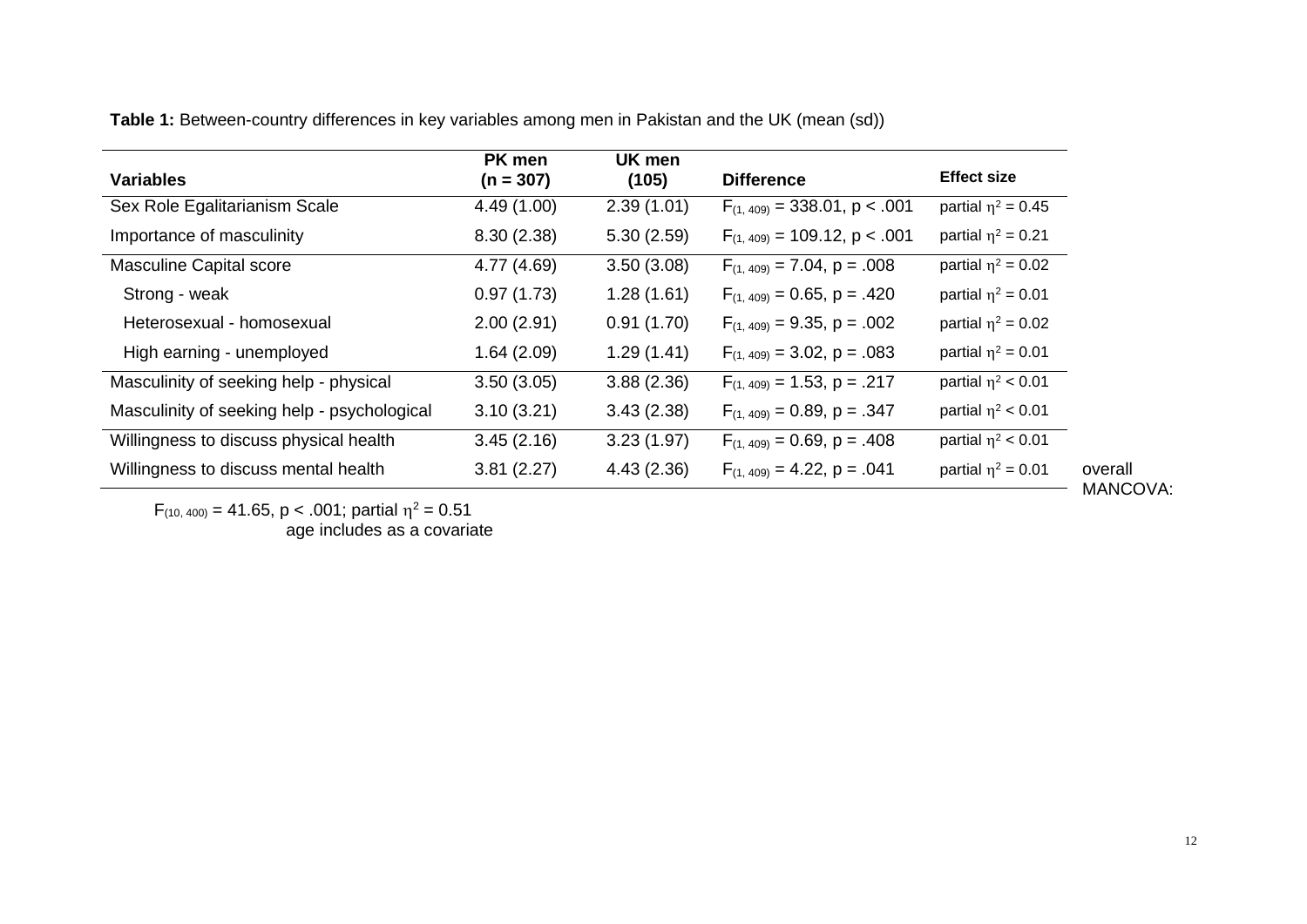|                                             | Pakistani men<br>$(n = 307)$ |               | UK men<br>(n = 105)    |               |
|---------------------------------------------|------------------------------|---------------|------------------------|---------------|
|                                             | Willingness to discuss       |               | Willingness to discuss |               |
| <b>Variables</b>                            | physical health              | mental health | physical health        | mental health |
| Sex Role Egalitarianism Scale               | $r = -0.17$                  | $r = -.21$    | $r = -.02$             | $r = -.07$    |
|                                             | $p = .002$                   | p < .001      | $p = .984$             | $p = .465$    |
| Importance of masculinity                   | $r = -0.18$                  | $r = -.19$    | $r = -0.16$            | $r = -.31$    |
|                                             | $p = .002$                   | $p = .001$    | $p = .108$             | $p = .001$    |
| <b>Masculine Capital score</b>              | $r = -.20$                   | $r = -.22$    | $r = -.00$             | $r = -.27$    |
|                                             | p < .001                     | p < .001      | $p = .984$             | $p = .001$    |
| Masculinity of seeking help - physical      | $r = .04$                    | $r = .01$     | $r = .19$              | $r = .16$     |
|                                             | $p = .495$                   | p < .885      | $p = .050$             | $p = .097$    |
| Masculinity of seeking help - psychological | $r = .02$                    | $r = -.02$    | $r = .13$              | $r = .18$     |
|                                             | $p = .688$                   | p < .688      | $p = .185$             | $p = .072$    |

**Table 2:** Correlations between willingness to discuss health concerns and key variables among men in Pakistan and the UK